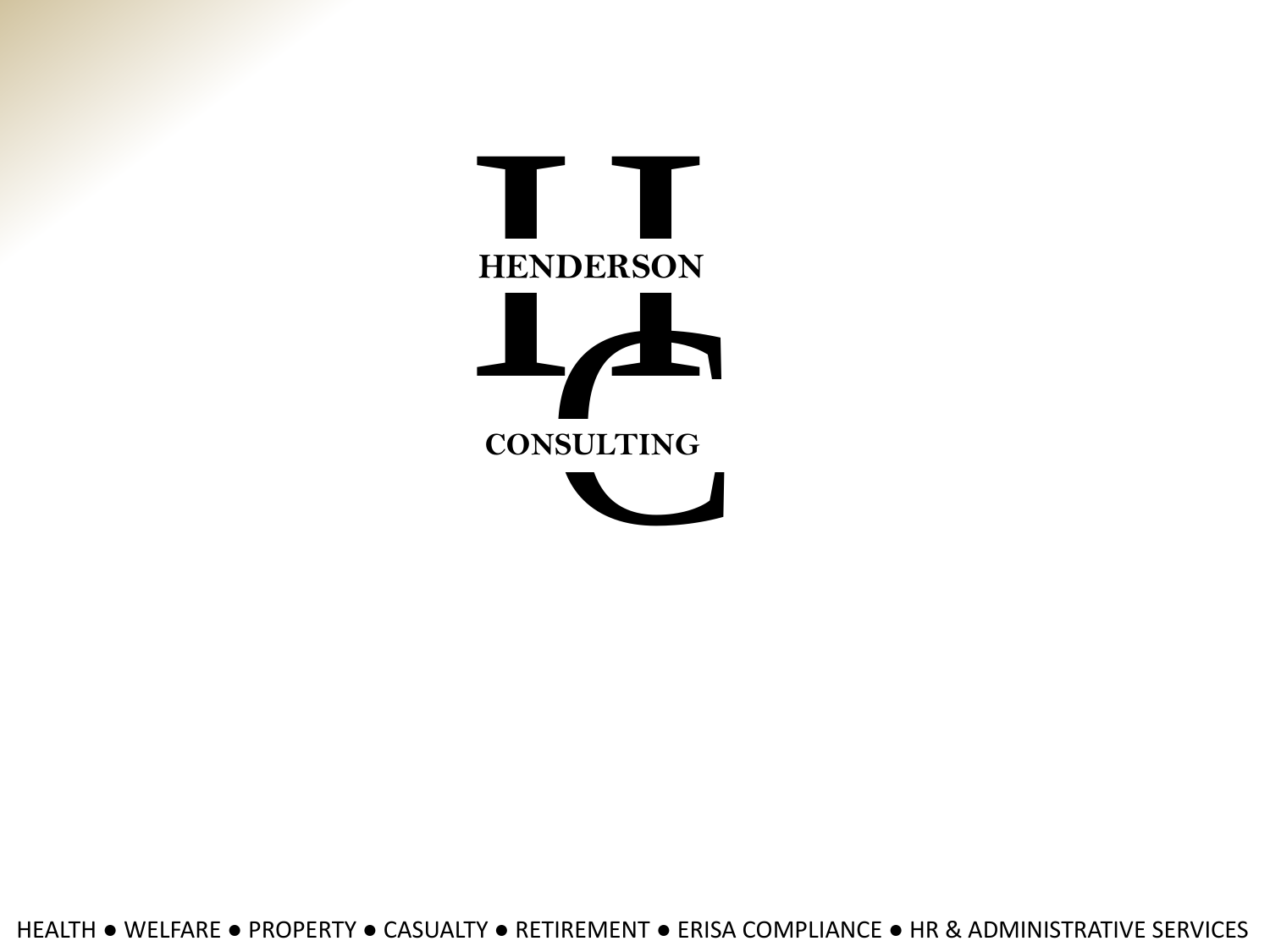



Why do we consult?

## *Mission*

Transparency…. As consumers, we have it in almost every aspect of our lives. Transparency allows us to compare quality and pricing before making an educated purchasing decision. The same is true in business. Transparency gives organizations the ability to more effectively manage expenses, compare quality of goods and services and remain flexible in an ever-changing business market. At Henderson Consulting, we not only provide our clients with a transparent view of their insurance programs, we help them to understand the products and services we provide for a greater level of control and management.

Transparency, partnered with expert guidance, provides an understanding of how providers, carriers, networks and ultimately, re-insurers, develop premiums or fees, as well as what market conditions exist to provide alternatives. Our advisors help our clients evaluate existing programs, locate insurance options, customize insurance plans, implement technology-based vendor management programs and assist with the day to day management of all coverages in a fully transparent format. At Henderson Consulting, it is our mission to help our clients clearly identify, evaluate, modify and efficiently manage their Health & Welfare as well as their Commercial insurance programs.

Henderson Consulting along with it's strategic partners assist our clients with Employee Benefit Consulting, Employee Benefits Management, ERISA & Compliance Services, Retirement Services, along with complete outsourcing capabilities for benefits administration.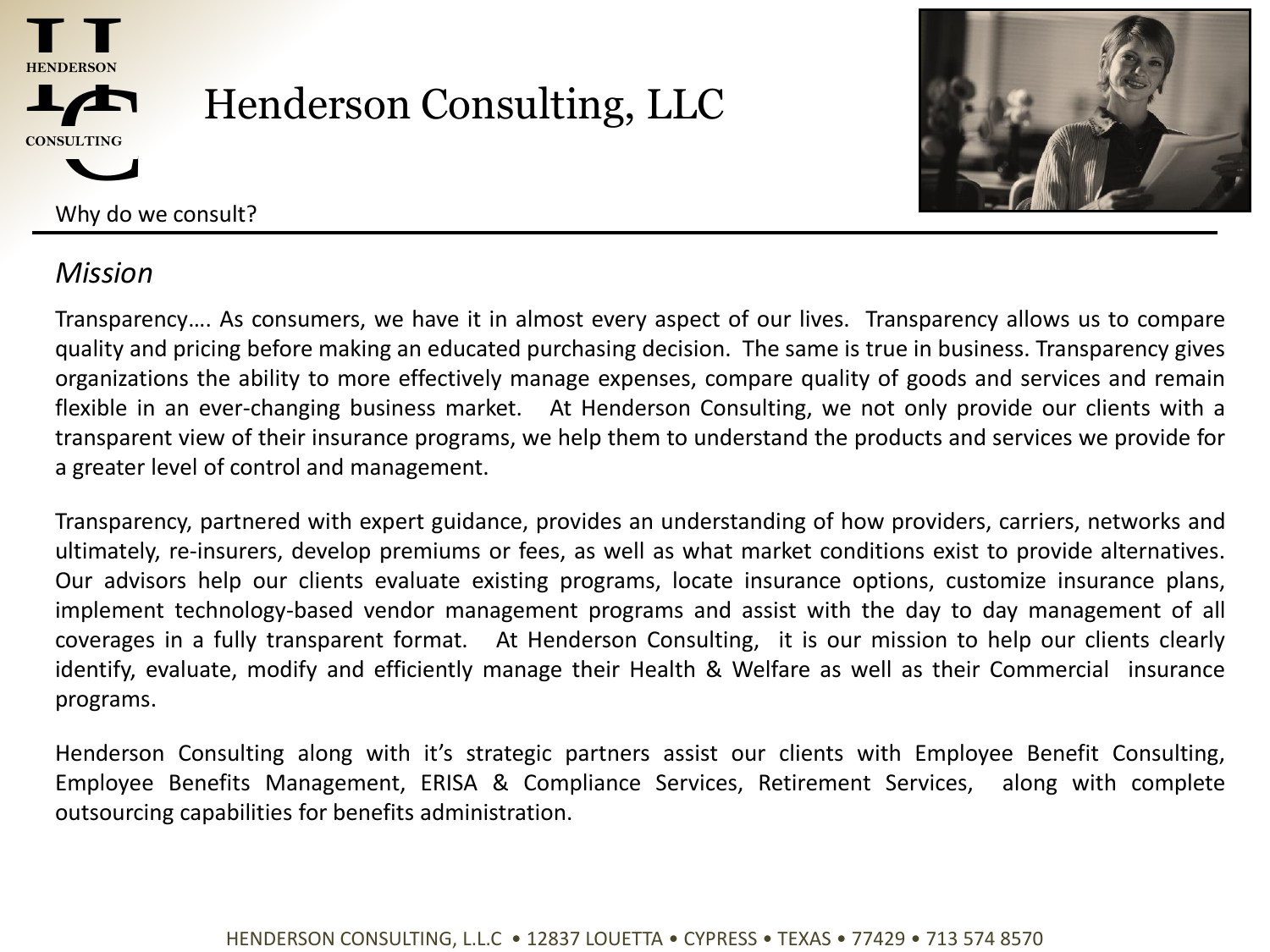



Benefits Consulting

### *Background*

Dr. Henderson began his undergraduate training at the University of Southern California, then completed his Bachelor's degree at Gettysburg College in 1992. After college, our founder completed post-graduate studies at Baylor University before receiving his doctorate from Parker College in Dallas, Texas in 1997.

Dr. Henderson began his career in private practice, managing two multidisciplinary clinics specializing in rehabilitative medicine. During these years, Dr. Henderson gained unprecedented 'on the ground' experience regarding the inner workings of the health insurance industry. Dr. Henderson went on to receive his insurance & financial services licensing; including Group 1, Series 63 and Series 7 licenses, then in 2006, received his advanced certification as a Health & Welfare Insurance Counselor.

For 7 years, Dr. Henderson worked as an advisor for one of the largest insurance brokerage firms in the U.S before founding Henderson Consulting, LLC, where he has developed a team consisting of the best and the brightest professionals available to provide expert guidance encompassing all aspects of the insurance industry in order to best serve our client partners.

Henderson Consulting along with it's client partners, has been in business since 2008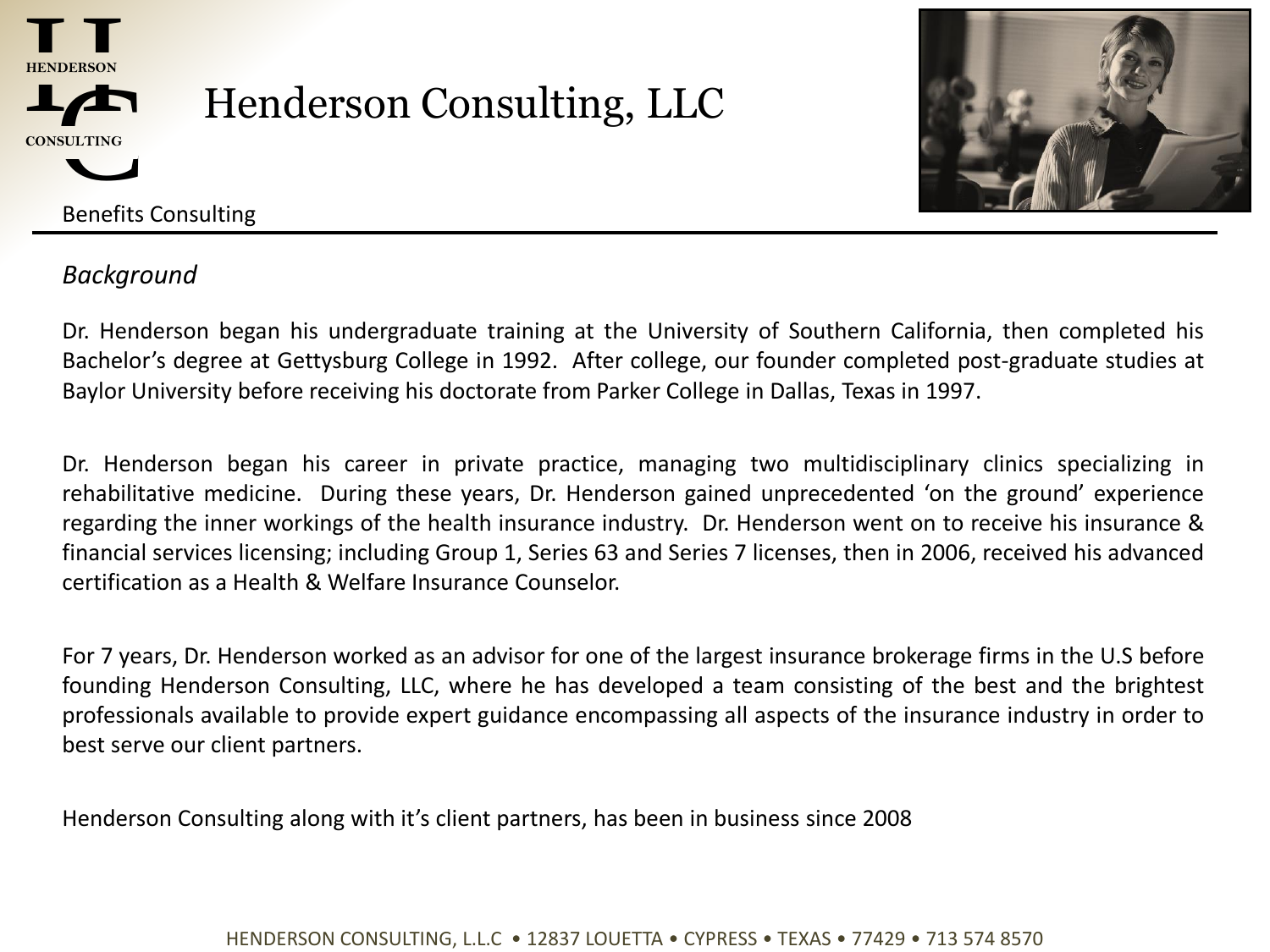



At Henderson Consulting our client's are treated as our partners, therefore our client/partners have direct access to ALL the resources necessary for a comprehensive benefits program. This unique relationship between our client partners allows for a cohesive program that benefits all partners with transparency and cost efficiency.

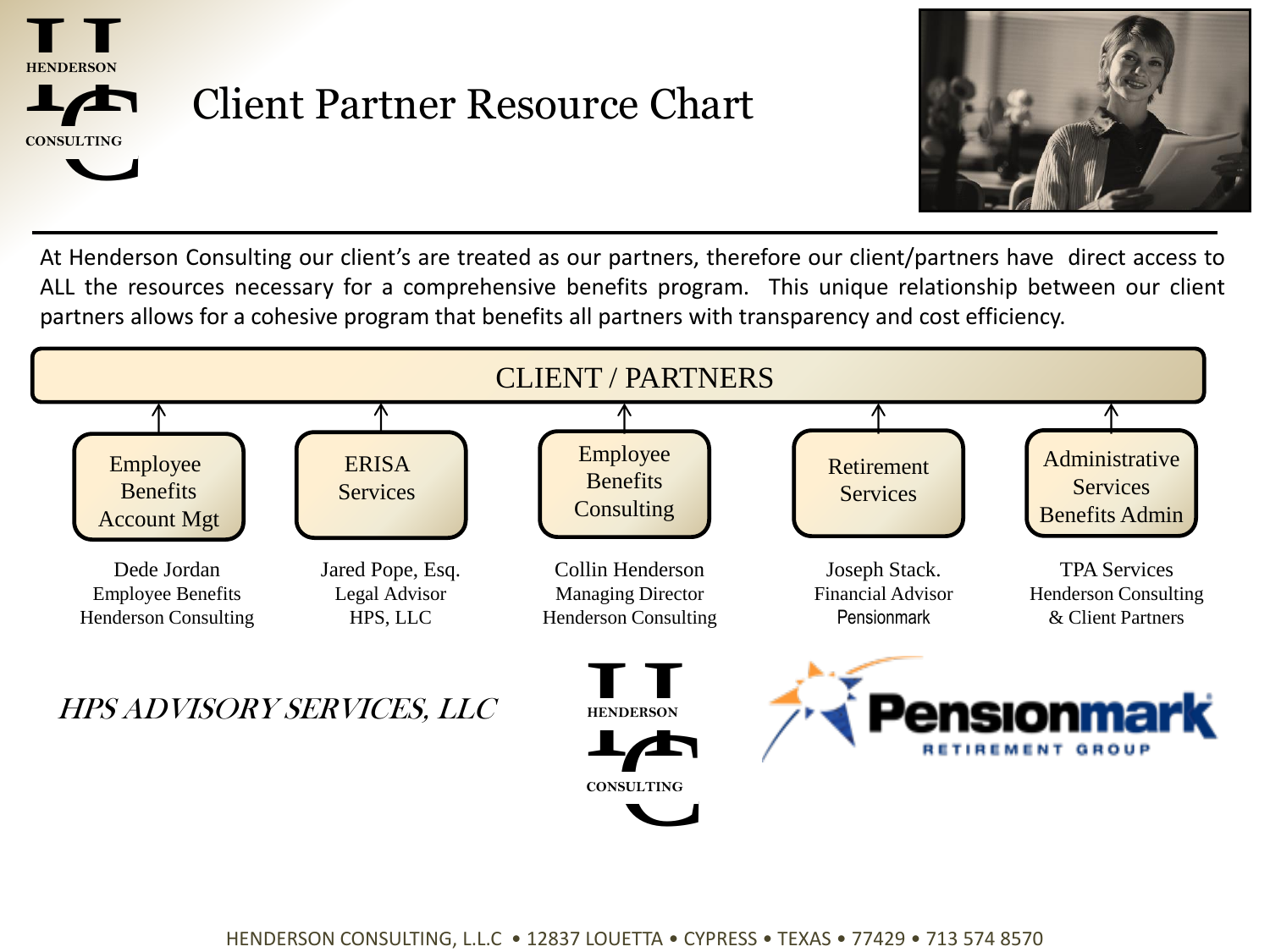![](_page_4_Picture_0.jpeg)

### Benefits Consulting

**Objectives** 

- Develop comprehensive communication channels between advisors, clients and vendors
- Develop 'short' and 'long' term strategies related to the management of all products and services
- Provide full transparency regarding all product and service related expenses
- Educate client partners regarding all products and services supported by our advisors
- Create a Client / Consultant partnership
- Understand client objectives
- •Determine desired ROI for programs and services offered
- Provide performance guarantees
- Provide monthly reporting
- Provide quarterly reviews
- Perform annual auditing

![](_page_4_Picture_14.jpeg)

![](_page_4_Picture_15.jpeg)

![](_page_4_Figure_16.jpeg)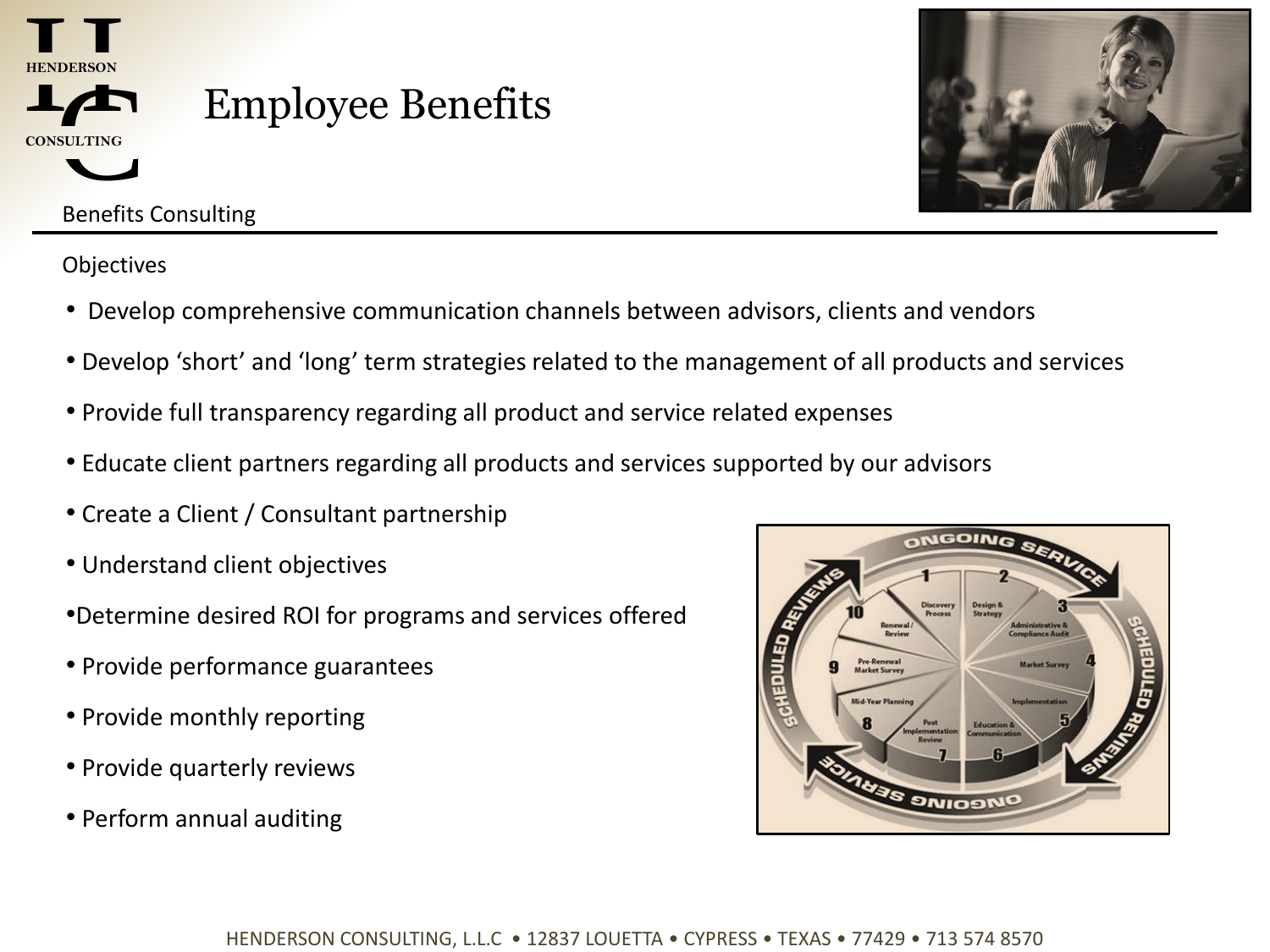![](_page_5_Picture_0.jpeg)

# Employee Benefits

RFP Administration & Benefits Auditing

Objective:

Engage client and perform a comprehensive review of all existing employee benefit programs including broker and carrier relationships. Complete an audit of the clients' benefits administration 'process' including auditing enrollment, eligibility management, file feeds and billing. Once review is complete, HC assists clients with a BROKER or CONSULTANT RFP. HC partners with our client to elect the best broker or consultant who provides specific the client requires. Engaging HC to complete a benefits audit as well as administer a Broker RFP:

- Educates the client on the performance of the existing benefits platform
- Itemize and quantify each carrier relationship
- Drill down on specific benefits goals, short and long term
- Prepare and administer broker/consultant RFP
- Provide independent guidance from qualified experts
- Provide guidance with the final selection process
- Engage the newly elected or incumbent broker/partner
- Quantify the broker/partner relationship; identifying revenue sources
- Provide guidance during and after implementation as well as ongoing auditing

![](_page_5_Picture_14.jpeg)

![](_page_5_Picture_15.jpeg)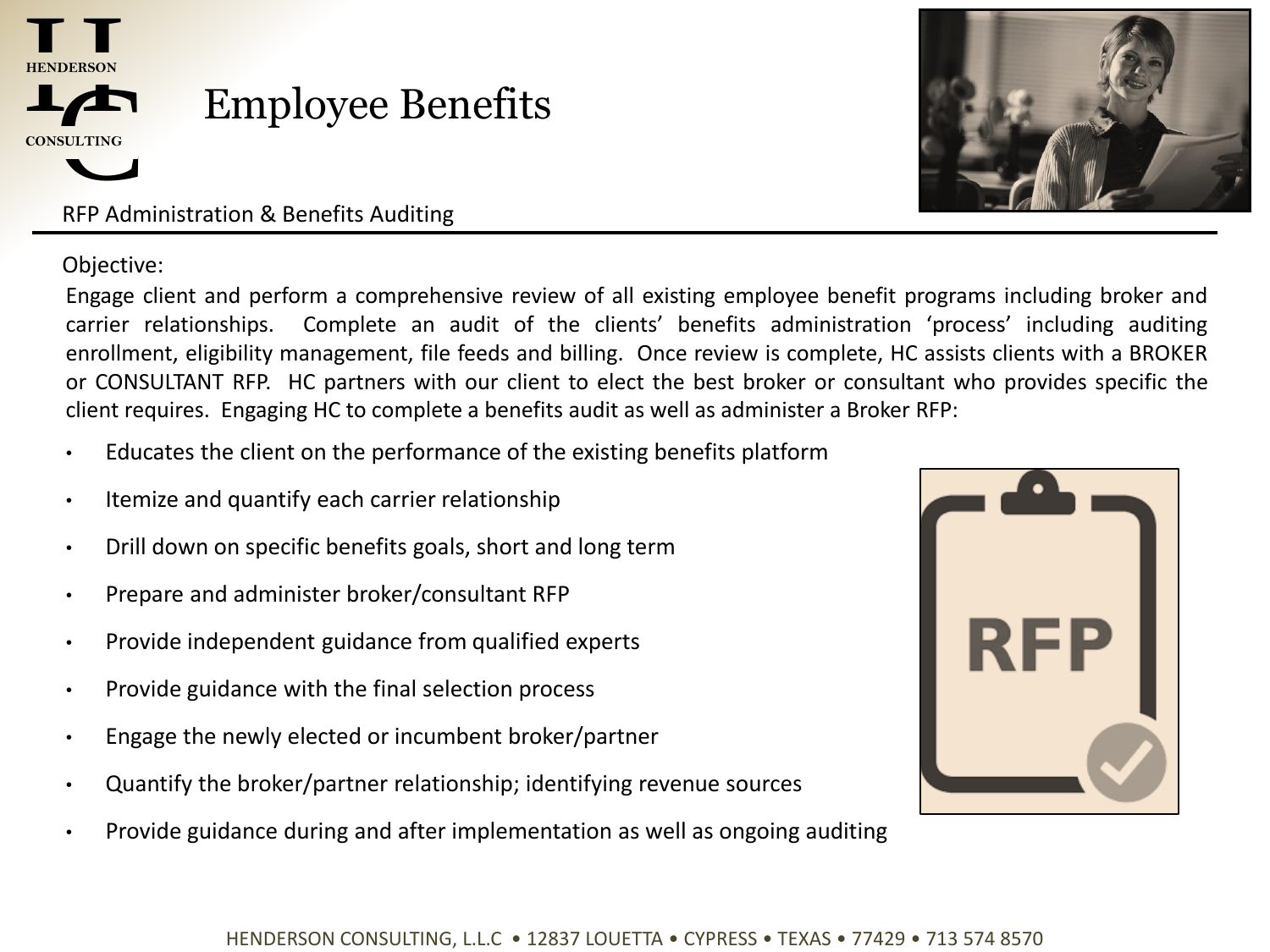![](_page_6_Picture_0.jpeg)

![](_page_6_Picture_1.jpeg)

Benefits Management

Dede Jordan, Senior Account Executive at Henderson Consulting is an employee benefits account expert with more than 30 years of experience in providing employee benefit brokerage and consulting services to the private sector and public entity/non-profit marketplace.

As an experienced benefits account manager, Dede is well versed in marketing, strategic planning, benefit philosophies, design, funding, and customer service for all employee benefit programs. Dede has assisted with M & As, private equity transactions, corporate and public entity benefits programs, where she has remained focused on developing healthcare spend reduction strategies that create value for the employees of our client partners in a professional and efficient manner.

Dede's long-term experience, diverse account management background, and hands-on management style regarding proposals, contract negotiations, and program implementation further make her a valuable asset to any employer group benefits strategy.

DeDe is very knowledgeable about the marketplace and her excellent carrier relationships give Henderson a slight edge over the competition when addressing the needs of our clients. She has considered Houston her home for the last 35 years and has a 10 year old daughter.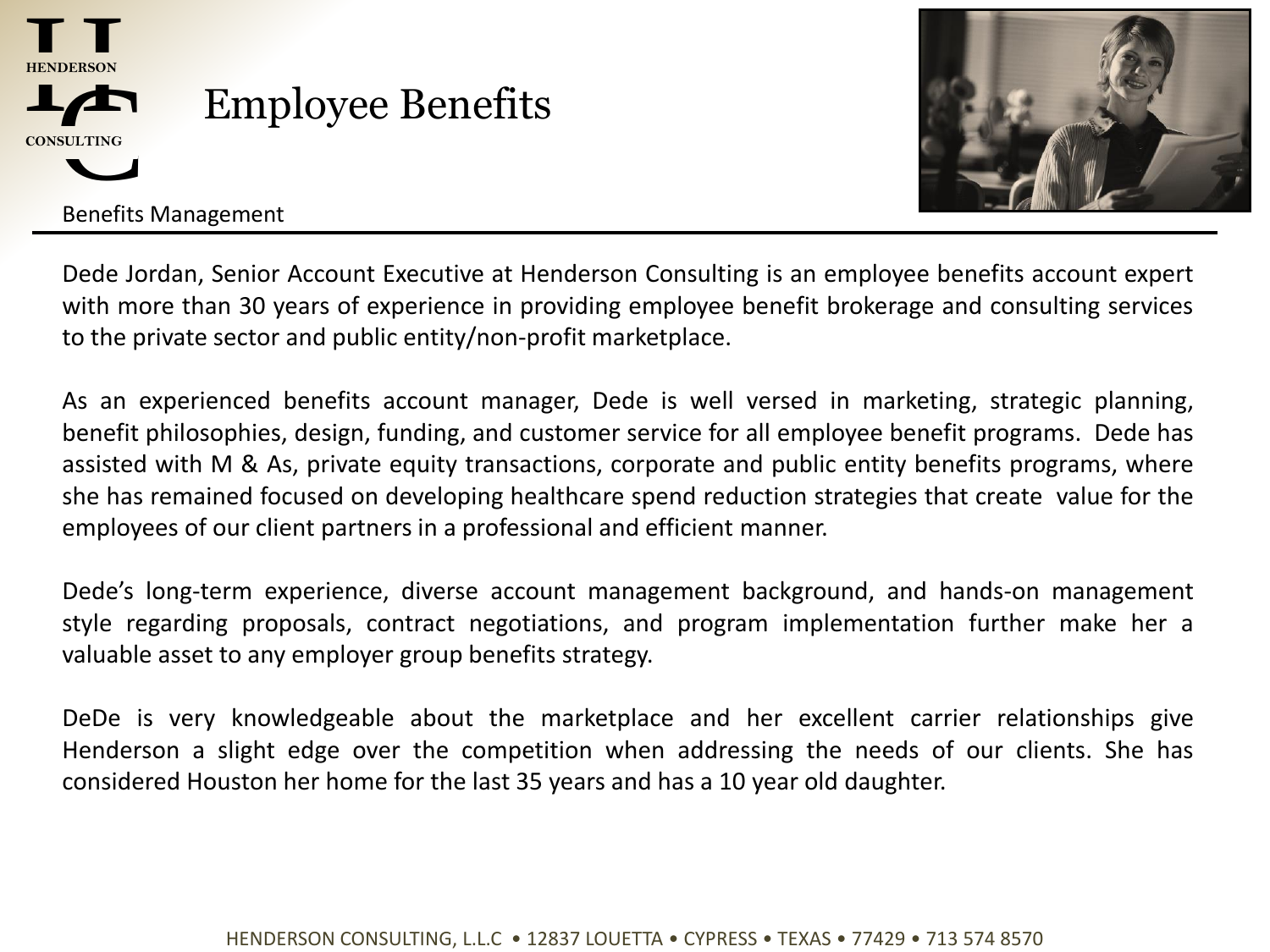![](_page_7_Picture_0.jpeg)

# Employee Benefits

Benefits Management

- Group Medical (Fully Insured, Self-Funded, Reinsurance / Stop Loss)
- Group Dental / Vision
- Group Life & AD&D
- Group Short & Long Term Disability
- Pharmacy Benefit Management
- Consumer Based Health Solutions
- Section 125 / Cafeteria Plans
- Voluntary / Limited Benefits
- Biometrics / Health Analytics
- Benefit Reviews / Benefit Statements
- Health Education

### **Programs Areas of Expertise**

- Financial Evaluation of Funding Mechanisms
- Comparative Data for Plan Evaluation
- Benchmarking Analysis
- Mergers & Acquisitions
- • Regulatory Compliance Assistance
- HIPAA, COBRA, ERISA, FMLA
- Benefit Communication Strategies & Support
- Benefit Administration Outsourcing & Support
- Wellness & Disease Management
- Ongoing Enrollment and Claims Services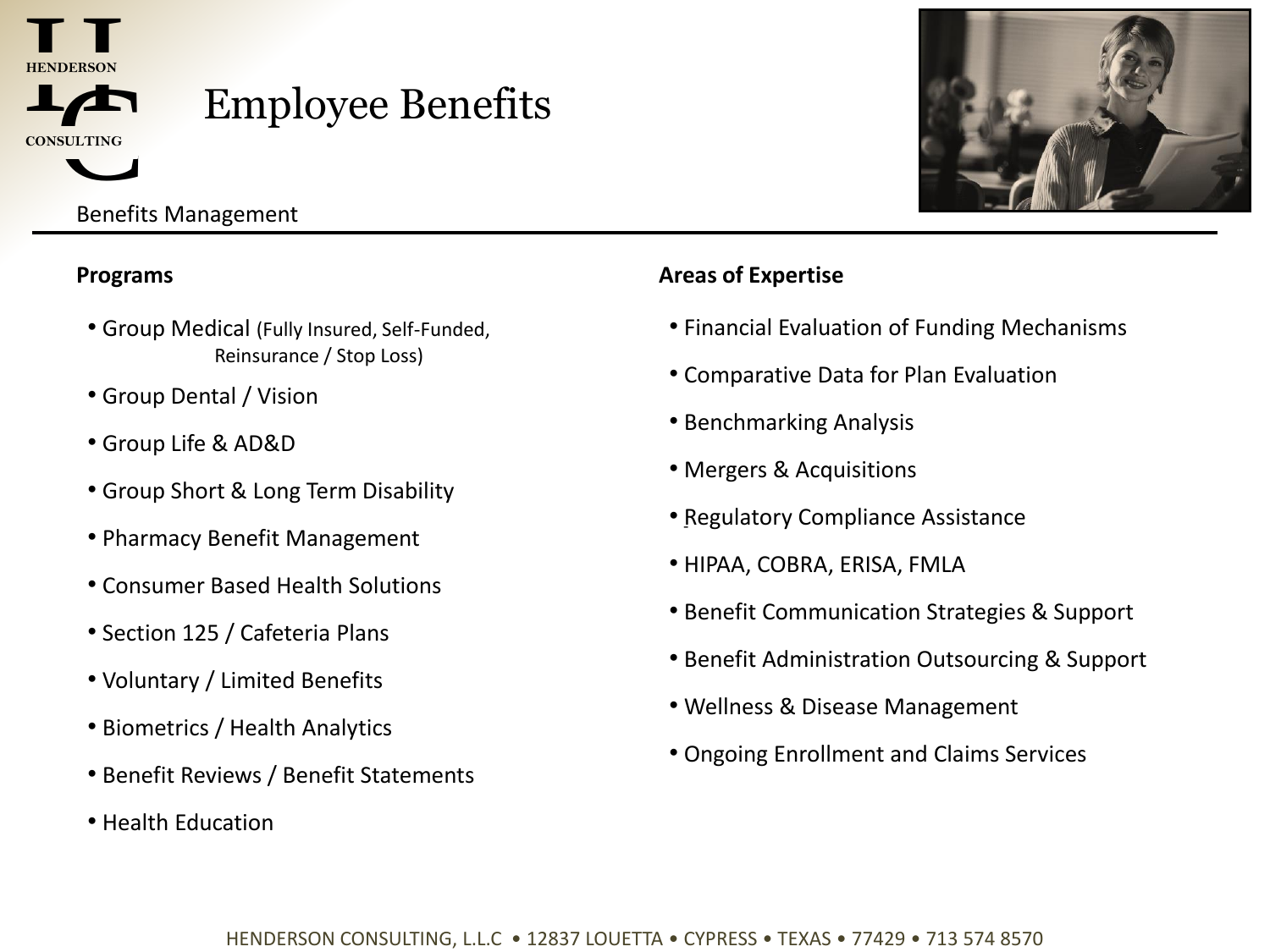![](_page_8_Picture_0.jpeg)

## ERISA Services through HPS Advisory, LLC

![](_page_8_Picture_2.jpeg)

### Legal & Compliance Services

#### **A Complex World with Dedicated Resources for Tailored Solutions**

With ever-changing regulations concerning employee benefit plans, keeping up to date with state and federal employee benefit regulations can be daunting. When coupled with the complexities, the risk and consequences of noncompliance cause even more angst among HR professionals. As such, the need for valuable, prompt and practical compliance assistance is critical in navigating the landscape of employee benefit and compensation. Lastly, with HR departments already asked to do more with fewer resources, HR teams and professions need a trusted source and partner to ensure compliance. You will find that partner at HPS Advisory Services, a strategic partner of Henderson Consulting.

At Henderson Consulting, we walk hand-in-hand with our clients to navigate the complex world of employee benefits and compliance by providing direct contact with our compliance partner HPS Advisory, who prepares publications, webinars, email alerts and more for our client partners. HPS takes a "business solution" approach to your issues (as opposed to just providing a "legal" answer). As a strategic team, our partners work together to not only understand the rules, but know how they will impact and affect you, as a client, on a practical level.

#### **HPS Advisory, LLC**

Jared Pope, a dedicated ERISA attorney, has been providing business solutions to client's HR and employee benefit plans for the past decade. He has not only worked with the biggest law firms in the U.S., such as Baker Botts and Fulbright & Jaworski, but has served as General Counsel for a multi-million dollar benefits administration/broker company. His clients include senior executives, in-house counsel, HR departments, labor relations, board of directors and compensation committees representing industries such as health care, defense, airline transportation, manufacturing, oil and gas, retail, food and financial services. In addition to advising small businesses and Fortune 500 companies across the HR and benefits spectrum, Jared is a frequent author and speaker in the benefits arena, not to mention health care reform.

![](_page_8_Picture_9.jpeg)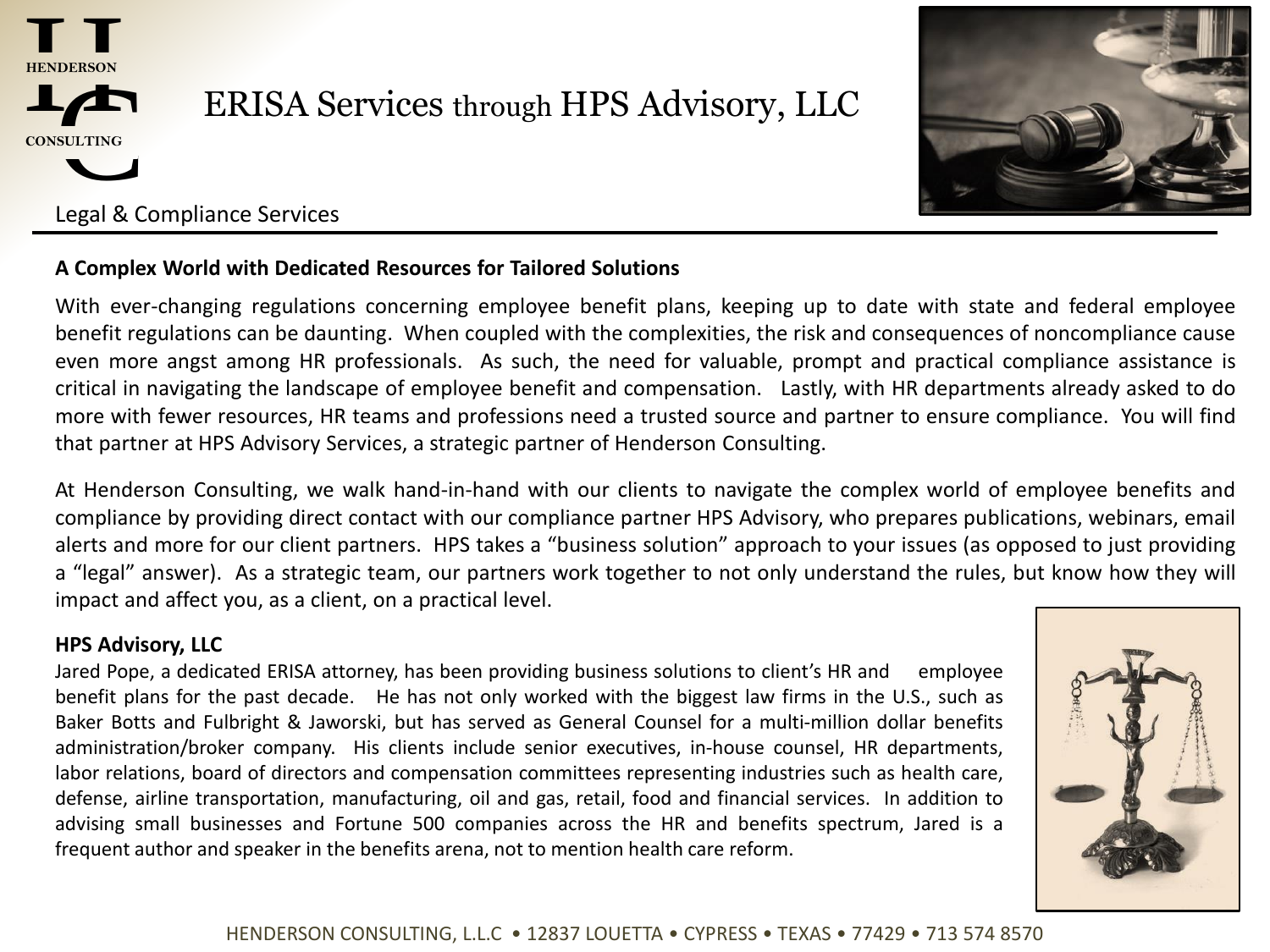![](_page_9_Picture_0.jpeg)

![](_page_9_Picture_1.jpeg)

Retirement Consulting - PENSIONMARK

#### **Mission**

Retirement Plan administration has become increasingly complex over the past ten years. Our mission at Pensionmark is to make this process easier through plan evaluation, design, selection, oversight and ongoing administration and education services to both the business owner and employees. From a plan sponsor perspective, we provide services such as fiduciary–liability assessment, and cost-control monitoring to help ensure that your plan stays current with the changing retirement industry standards. From a plan participant perspective, we assist employees by offering financial guidance, employee education programs and investment consulting. This is not just our job, but our passion. When employees are better prepared for retirement, everyone wins.

#### **Background**

Joe Stack is Managing Director at Pensionmark® Dallas who helps businesses formulate and implement comprehensive retirement plan strategies. He believes that a successful retirement plan is a result of proper plan evaluation and management as well as appropriately designed education programs for both employers and employees.

-

Joe has over 20 years of experience helping clients with retirement planning and wealth management. He has obtained the CERTIFIED FINANCIAL PLANNER & ACCREDITED INVESTMENT FIDUCIARY professional designations and holds a BA degree in Economics from the University of California at Los Angeles. Joe has been recognized in Texas Monthly Magazine's "Five Star Wealth Manager Award" for three consecutive years, 2011, 2012 & 2013.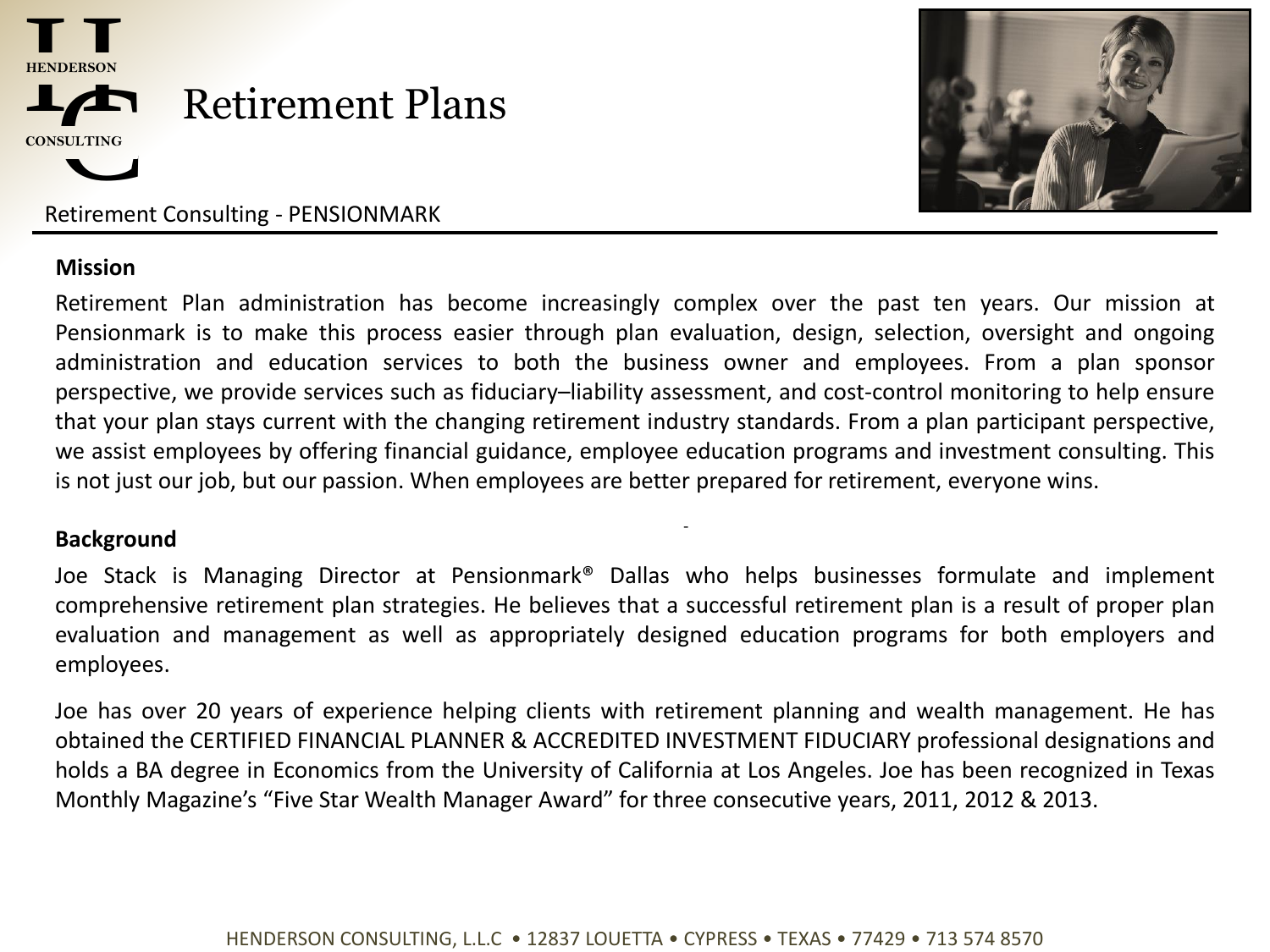![](_page_10_Picture_0.jpeg)

HENDERSON **CONSULTING**

![](_page_10_Picture_2.jpeg)

### Retirement Consulting - Pensionmark

Employee Financial Wellness fosters a workforce of healthier, happier, and more productive employees. We have spent decades developing a comprehensive Financial Wellness Program that leverages behavioral economics research and combines reliable technology with personal support to assist employees in achieving more successful retirement outcomes. The program engages employees directly and offers tools and resources to help guide them towards a more secure financial future.

#### **Plan Sponsor Support**

Plan Sponsor Support consists primarily of the vendors day-to-day interactions with the employer. Typical examples would include assistance with processing contributions, administrative efficiency, responsiveness, and proactive processes.

#### **Technology**

The Technology score is based on the providers technological capabilities in comparison to industry standards. Factors include recordkeeping functionality, how the employer's day-to-day responsibilities are impacted, and the back end functionality of employer and employee websites.

#### **Fiduciary Services**

Fiduciary Services encompasses what the vendors provide the employer to assist them with their fiduciary responsibilities. Typical examples would include systems to track and monitor fiduciary compliance, producing and delivering participant notifications, addressing legislative issues and participant retirement readiness.

#### **Participant Experience**

Participant Experience consists primarily of the vendors day-to-day interactions with the employees. Typical examples would include the vendor website interface, participant delivered materials, and the vendor's participant call center.

#### **Investment Flexibility**

Investment Flexibility is a measurement of the vendors ability to provider a broad range of diversified investment options to employees. Higher scores are obtained by offering more choices and a broader range of investment firms to select from. Vendors are negatively impacted by proprietary investment requirements.

- Personal Financial Portal Gap/Needs analysis Social media
- Toll-Free bilingual participant call center
- **Employee Retirement Connect**
- Educational Webinars
- Online education center
- 
- Group educational seminars
- One-on-one employee consultations
- Employee transition consultations

Pensionmark - Named as the 2017 PLANSPONSOR Retirement Plan Adviser Multi-office Team of the Year & named in the list of 2017 Most Influential DC Advisors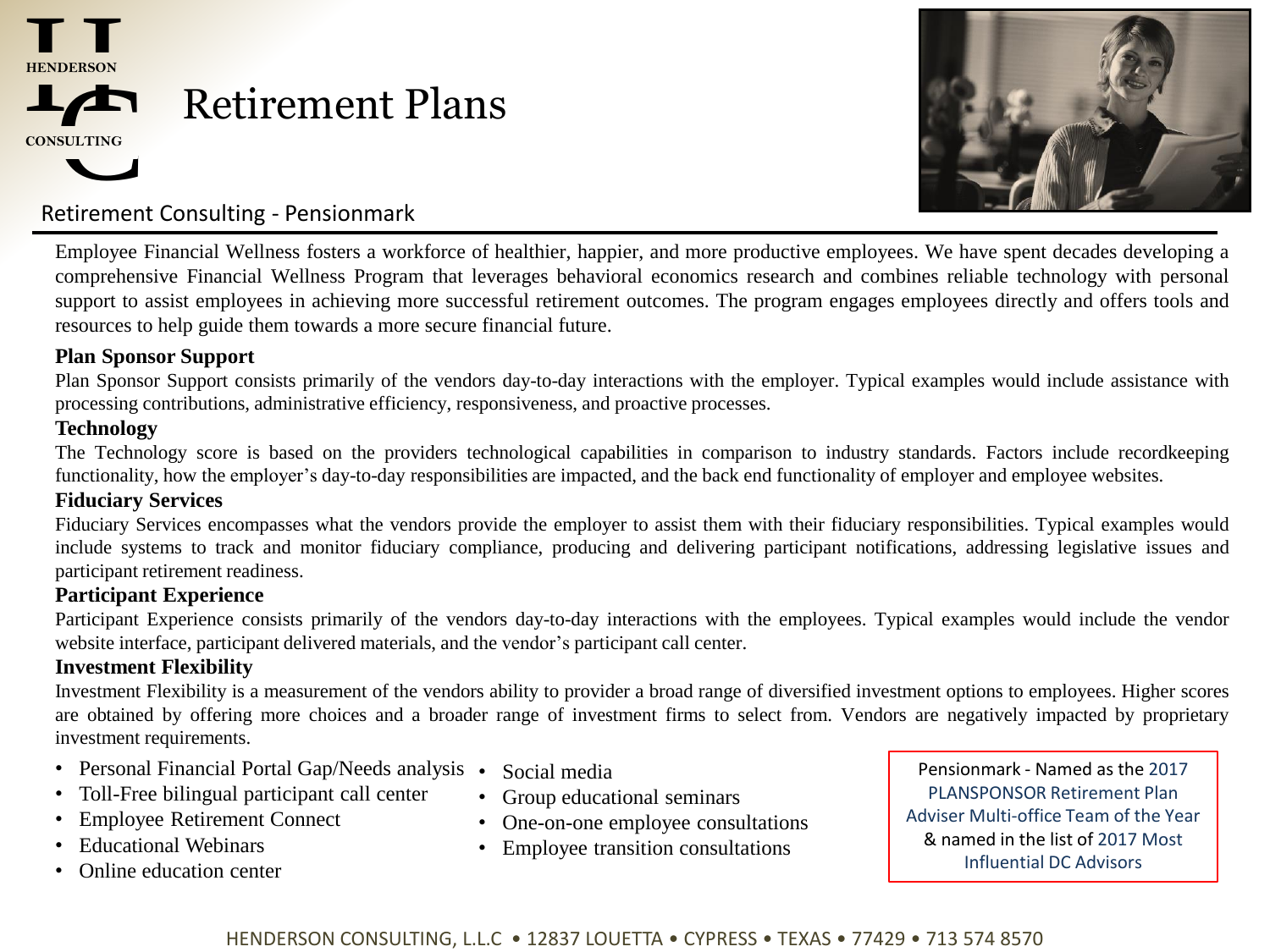![](_page_11_Picture_0.jpeg)

![](_page_11_Picture_1.jpeg)

# Administrative Services

### Benefits Administration

- Online Enrollment
- Third Party Administration
	- ASO Medical
	- Work Injury
	- FSAs, HSAs, HRAs
	- Dental, Vision
	- Life, Vol Life, Disability
- COBRA
- Wellness Initiatives
- Utilization Review
- Care Advocacy

Services **Edge is a Services** Henderson Consulting along with it's many Third Party Administrator partnerships, provides its' client-partners with employee benefits and commercial insurance administrative services. Our firm prides' itself on our expertise in eligibility management, consolidated billing, data exchange, Section 125 and COBRA Administration services which are built on state of the art technology platforms and managed by our experienced professionals in-house as well as with our vendor partners.

> Our approach to client service provides maximum control as well as flexibility over clients benefits and budgets. Our clients will attest to our commitment to both savings and service quality. Henderson and its' partners are led by a corps of executives, who blend business and insurance experience into a close-knit team. A cadre of hard-working, service-minded colleagues will service your account needs with professionalism and cost-efficiency.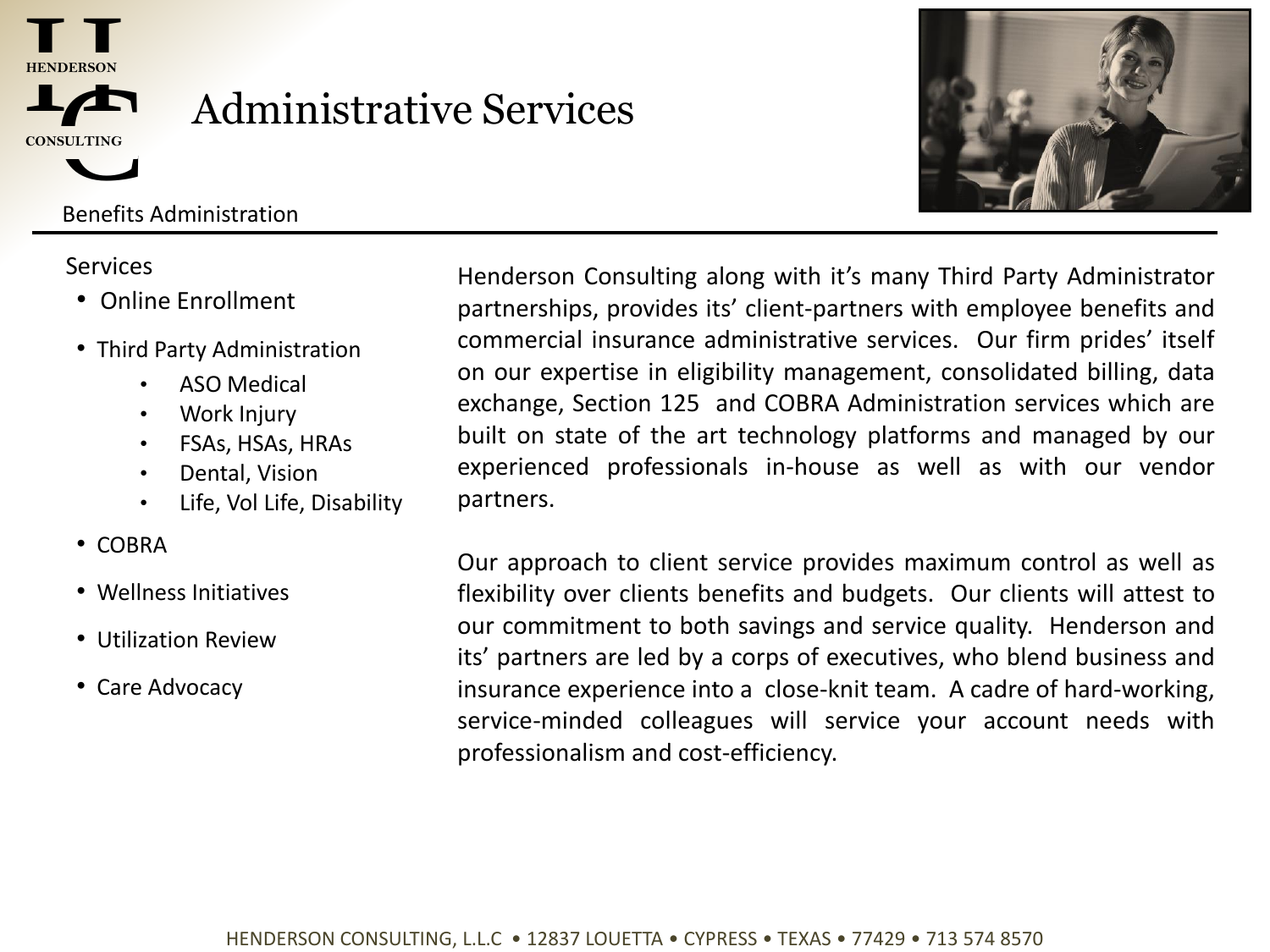![](_page_12_Picture_0.jpeg)

![](_page_12_Picture_1.jpeg)

# Administrative Services

Benefits Administration

- Payroll Administration
- Eligibility Management
- Consolidated Billing
- Monthly Bill Auditing
- Customer Advocacy
- Reform Act W2 Prep
- 1094/1095 Prep
- Claims Support

Services **Edge in the Henderson Consulting partners with the highest rates payroll providers in** the industry providing our clients with services from ADP, PAYCHEX, G&A partners and Custom Payroll, Inc. Our administrative platform in conjunction with the various payroll providers allows for our clients to have a streamlined process where benefits management becomes straightforward and accountable. Due to our commitment to our clients HR departments, we have received numerous accolades regarding our ability to take the complex process of HR & Payroll administration and simplify for the benefit our all our partners.

> Henderson's approach to client service provides maximum control as well as flexibility over their benefits administration. Our clients will attest to our commitment to both simplicity and service quality.

> Dede Jordan and our admin partners act as the administrative liaison between our clients and administrative partners, as well as personally assists with our clients needs including billing, eligibility and customer service. By acting as our clients' account and administrative manager, Dede and her team can provide a single source contact for our clients to expeditiously address our clients needs.